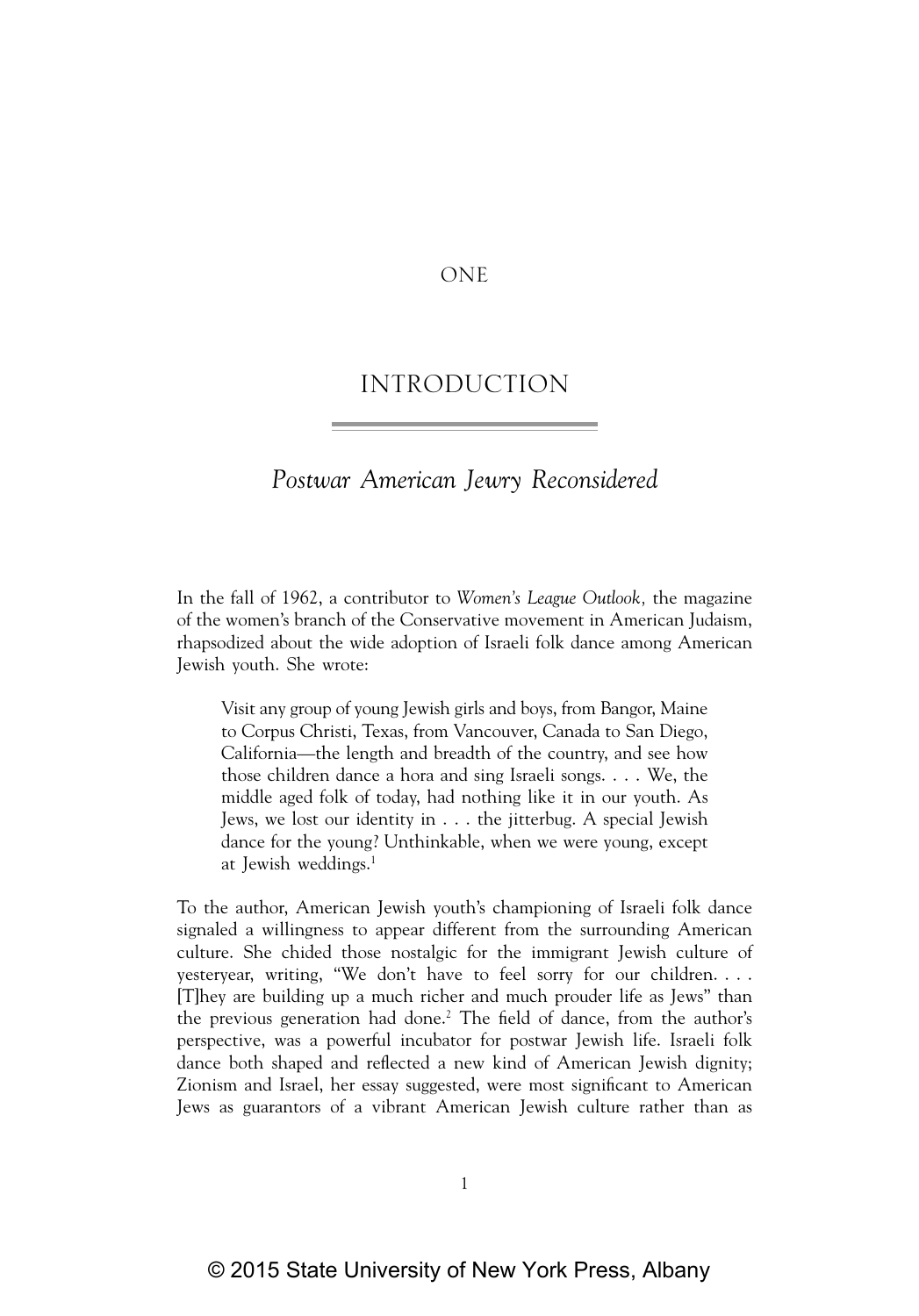vehicles for political liberation, the protection of persecuted Jews, or the revitalization of the Jewish religion.

*Bringing Zion Home* shines a spotlight on the phenomenon described above—broadly speaking, the extensive promotion and consumption of Israel in the American Jewish cultural realm. In this book, I address a question that historians have not yet fully answered: How, exactly, *did* Israel surface in American Jewish culture in the immediate postwar decades, and what does this reveal about the nature of postwar American Jewish culture more generally? Examining the fields of publishing, the arts (dance, fine art, and music), and material and consumer culture, all together, I contend that Israel served as an increasingly significant touchstone in the American Jewish imagination in the two decades after Israel's founding.

Most specifically, I argue that many American Jews encountered Israel in the early postwar decades primarily through their roles as cultural impresarios, tastemakers, and consumers.<sup>3</sup> They became active organizers of and participants in Israel-related cultural practices, including writing and reading about Israel; teaching and performing Israeli folk dances; promoting and consuming Israeli fashions and objects; and arranging and attending exhibitions of Israeli art and concerts by Israeli musicians. I find that a diverse and growing spectrum of actors—including journalists, Jewish educators, Zionist and synagogue youth, Hadassah members, business entrepreneurs, collectors, and arts foundations, to name a few—envisioned the cultural sphere as the front line in the campaign to win the hearts and minds of postwar Americans, Jews and non‑Jews, to the cause of Israel. In so doing, these actors remade American Jewish culture in the postwar era.

With this study, I hope to elaborate, enrich, and nuance a story that we often think we already know. Over time, a kind of shorthand has emerged to describe the American Jewish relationship to Israel in the first decades of the postwar era. This narrative prominently features massive outpourings of support for Israel among American Jews during 1948 and 1967, during Israel's pivotal wars with its Arab neighbors. Scholars of postwar American Jewry are right to draw attention to the substantial and unprecedented contributions of American Jews, primarily in financial and political terms, on Israel's behalf in 1948 and, even more so, in 1967. While it is natural for historians to be drawn to "momentous events such as the birth of . . . Israel and, along with it, the role played by the American Zionist movement in the birthing process," as historian Rafael Medoff has acknowledged, this has led to relative neglect of other sorts of engagements with Israel in less "dramatic" moments.4

So, too, has popular memory of the 1967 Arab-Israeli war and its aftermath implicitly shaped our understanding of American Jewish imaginings of Israel in the earlier postwar decades. According to this narrative, American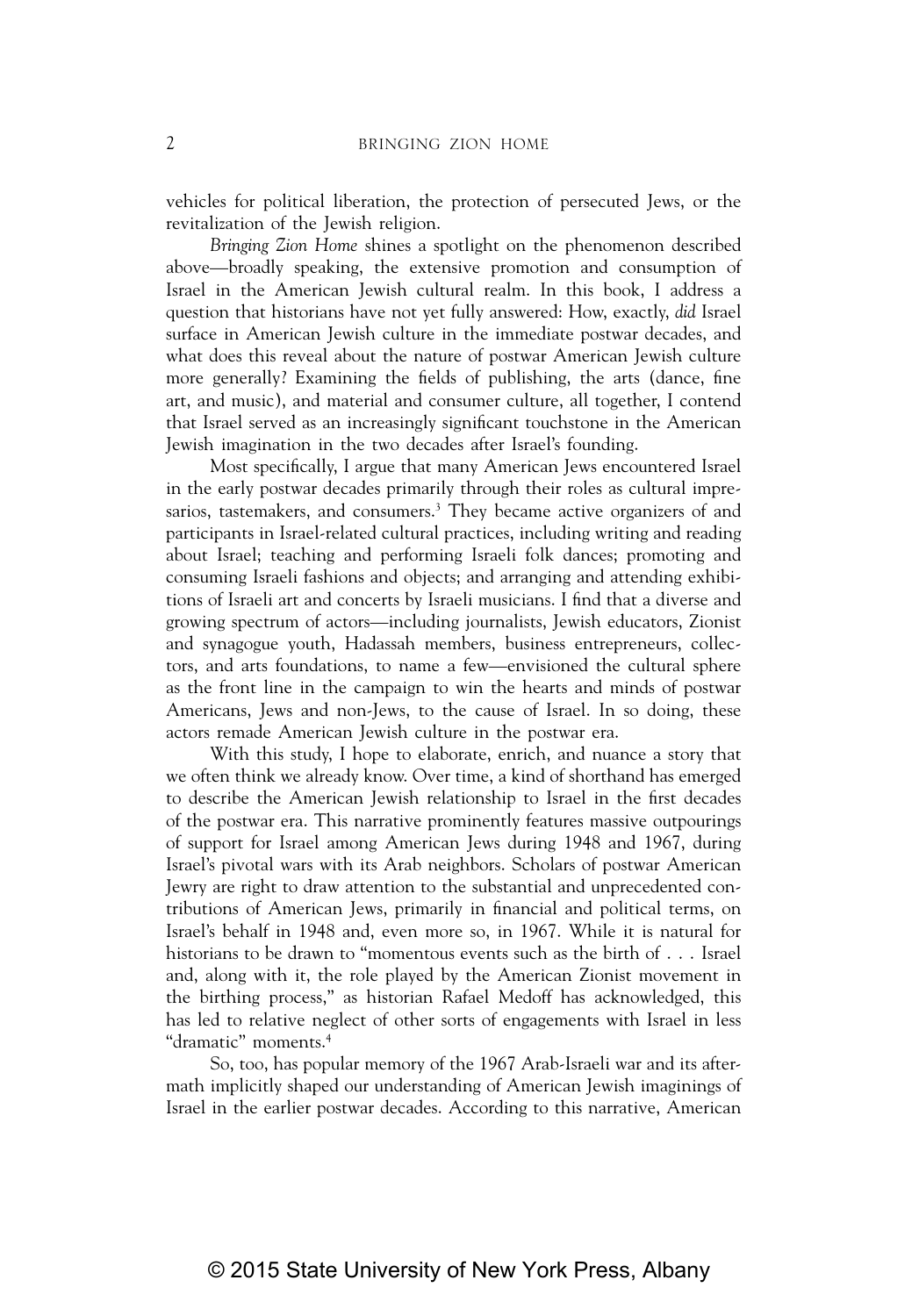Jewry, fearing a second Holocaust in 1967 as Israel faced off against the surrounding Arab nations, embraced the Jewish state unapologetically in a moment of mass catharsis and reoriented their communal agenda to reflect Israel's now central importance to them.<sup>5</sup> In this light, the period between 1948 and 1967 appears as a doldrums, undistinguished by bold political actions or astonishing philanthropic largesse. The problem with this story is that it undervalues Israel's impact on American Jewish culture—high culture, popular culture, and material culture—in these years. In neglecting the cultural sphere, as such, we are in danger of missing a prime arena in which American Jewry first explored its relationship with the state of Israel.

To focus squarely upon American Jewish culture as a field of inquiry does not mean, however, that "culture" existed as a thing apart, an enlightened realm unsullied by political or economic realities. To be sure, many of the actors who appear in this book described their cultural engagements with Israel as deliberately nonpolitical in nature. Focusing attention on Israeli art and fashion, for example, helped some American Jews mediate potentially awkward political entanglements with the Jewish state at a time when the United States was weighing the advantages and disadvantages of an alliance with Israel. The boundary dividing cultural and political transactions in this field, however, was fluid, and the book seeks to navigate the explicit and implicit relationship between culture and politics among postwar American Jews, particularly in relation to Israel.

In anticipation of Israel's tenth anniversary in 1958, for example, a group of prominent American citizens calling itself the American Committee for Israel's Tenth Anniversary Celebration spearheaded the planning of commemorative events in the United States. The American Committee encouraged local communities to organize musical concerts featuring the work of Israeli composers, arrange exhibitions of Israeli art at local museums, sponsor presentations of books about Israel at libraries and schools, and create window displays "saluting Israel" at local department stores, among other things.<sup>6</sup> The organizers of the 1958 celebrations framed such cultural programs as an accessible, noncontroversial means of bringing Israel into the American public sphere—of spotlighting Israel's achievements in a "non‑political, non-partisan setting," in the words of the American Committee.<sup>7</sup>

The term *non‑political* bears scrutiny, however. Herbert H. Lehman, the general chairman of the American Committee for Israel's Tenth Anniversary Celebration as well as a retired U.S. senator and former governor of New York, was eager to cast the Jewish state as an American partner in the Cold War. In seeming contradiction to the American government's more sustained attention to postwar Europe and Asia as prime theaters for battling communism, Lehman—still a consummate politician—insisted that Israel was central to America's strategic interests. He argued that "[t]he peace of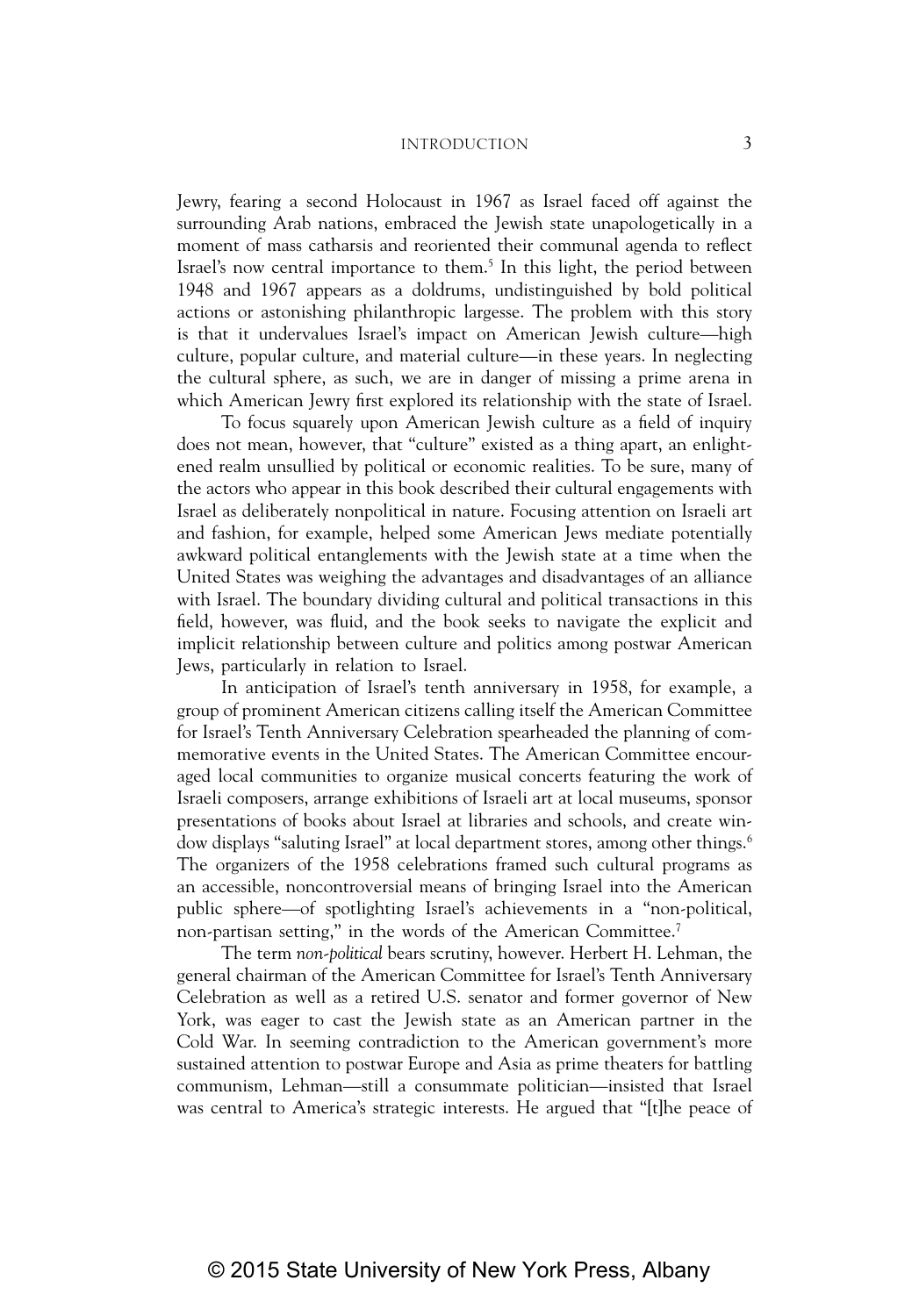mankind and the preservation of freedom and of civilization itself hangs on the forces at work and the events which are taking place in the Middle East." Lehman promised that, in the commemorative year then unfolding, the American Committee would call attention specifically to the "danger of continued Communist success in breeding unrest and conflict in the area."8

For Lehman, and presumably for his fellow members of the American Committee (including organizational leaders, clergy, politicians, artists, journalists and educators, both Jewish and non‑Jewish), Israel presented a clear contrast to the destabilizing forces at work in the Middle East. The Jewish state was a dynamic symbol of "man's capacity to create and build, despite danger and adversity, given the will and the passion for creation and for freedom," as Lehman put it, linking creative aptitude and achievement, broadly speaking, with political freedom.<sup>9</sup> The American Committee endeavored to disseminate this idea by means of special cultural and religious events to be planned and observed by a wide swath of the Jewish and Christian populations in the United States. Rabbi Irving Miller, chairman of the group's Committee on Community Organization, stressed that the celebrations should be "all-American, involving all facets of community life . . . in hundreds of communities large and small."10 The point, it appears, was to generate a sense of broad consensus, deploying Israel‑positive messages largely in educational and cultural forums rather than in explicitly political arenas. Yet for Herbert Lehman and his fellow members of the American Committee, as for many of Israel's American Jewish advocates (as we shall see), culture and politics were intimately intertwined.

Although the occasion of Israel's ten‑year anniversary afforded a heightened public platform for Israel-themed cultural and educational programming in the United States, the activities championed by the American Committee were not rare, isolated experiments. By the time of Israel's tenth anniversary in 1958, Israel-focused cultural activities had already become quite familiar to many American Jews, a phenomenon that only intensified in the course of the 1960s. Yet, even in light of existing scholarship on American Jews and Israel between 1948 and 1967, lacunae in this cultural history still exist. In their important surveys of American Jewish history, scholars such as Edward S. Shapiro, Jonathan D. Sarna, and Gerald Sorin, among others, have noted that postwar American Jews were, at the very least, enthusiastic supporters of Israel who created communal networks, spaces, and times for primarily philanthropic engagements with the Jewish state.11 To the extent that such surveys address the cultural sphere, however, they frame Israel as a subconscious influence on American Jewish culture at most, something to be mentioned in passing.

Shapiro, for example, has written that, until the crisis of the 1967 war, "not even [American Jews] themselves realized just how important Israel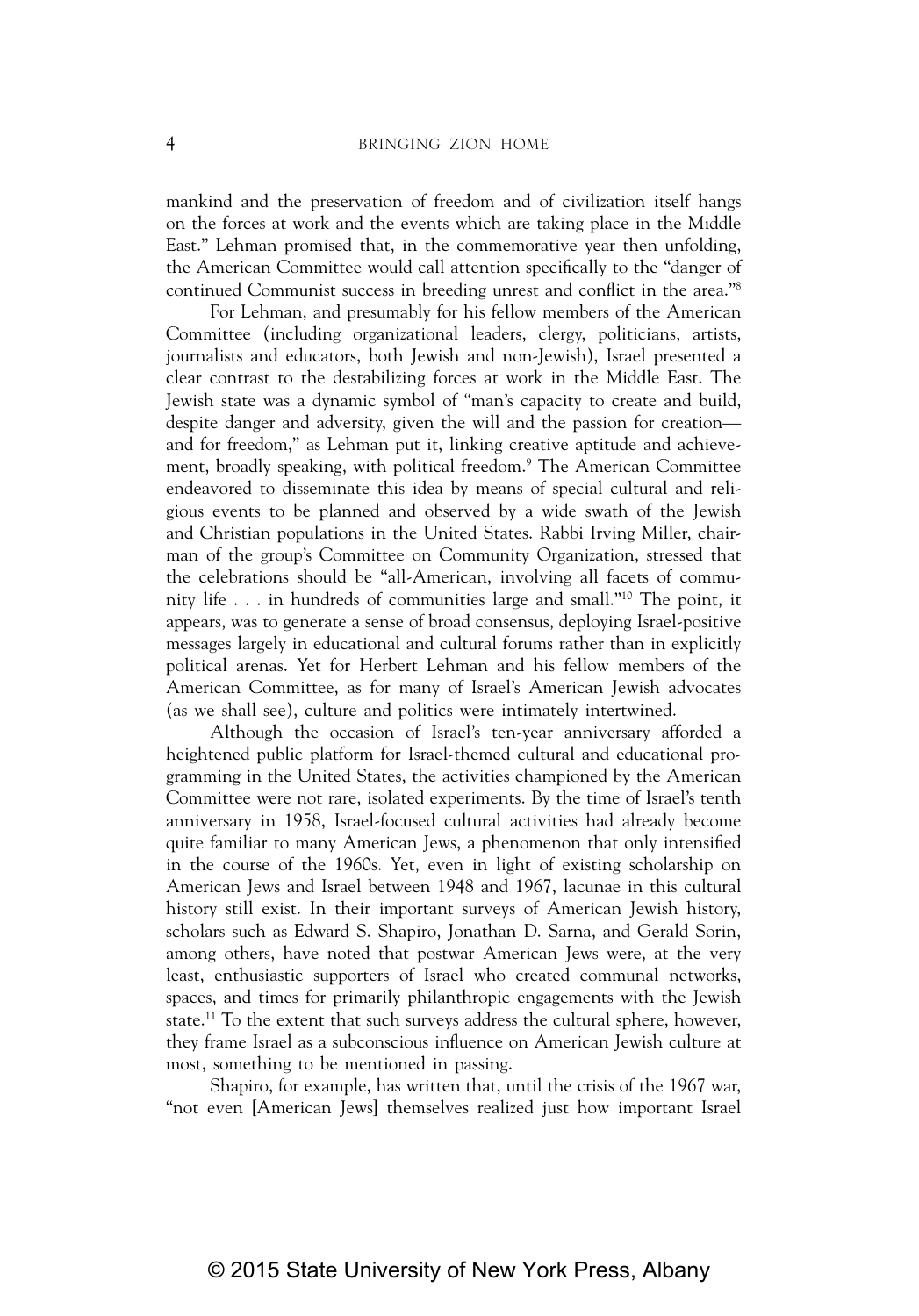had been to them," and he points to the popularity of Leon Uris's *Exodus* and Otto Preminger's film adaptation of that book as "clues" that, in fact, American Jews had developed an intense emotional bond with Israel in the preceding two decades.<sup>12</sup> Sarna has looked at the 1950s as a period of "incubation," regarding the impact of both the Holocaust and Israel, in contrast to the period after the Six-Day War, when these themes "moved on to the center stage of public life." Before 1967, according to Sarna, Israel had a "subtle" influence on American Jewish life by means of such practices as the sale of Israeli goods in synagogue gift shops and the "spread of Israeli dances among young people."13 Meanwhile, Stephen J. Whitfield has written that, in the late 1950s (and specifically at the time of *Exodus*'s publication), "American Jewish interest in Israel was slight . . . levels of philanthropy and tourism were—by later standards—low, and . . . ethnicity was suppressed or disdained as an embarrassing residue of the immigrant past."<sup>14</sup> My exploration of American Jewish culture in the first postwar decades challenges the notion that Israel was, for American Jews, merely an afterthought.

I have premised *Bringing Zion Home,* as a historical project, on the notion that it is worth investigating specifically cultural engagements—i.e., the adoption of Israeli folk dance, to name one prominent example—delineating the processes by which these practices took hold and assessing their influence. This is the first book‑length study of these explicitly cultural practices. To be sure, there has been much significant scholarship on aspects of the relationship, since 1948, between the United States, American Jewry, and Israel. These include examinations of Israel's place in the thinking of postwar Jewish leaders and intellectuals and studies of the organizational sphere that American Jews created in order to raise funds and advocate for Israel, for example.15 Few scholars have fully tackled the subject of Israel's significance in this period in the wide-ranging "cultural realm" per se, however—that is, in the arts and in popular and material culture.

Three books do merit particular attention as noteworthy forays into the question of Israel's role in postwar American Jewish culture. Historian Deborah Dash Moore devotes a chapter to the subject in her pioneering work on postwar American Jewry, *To The Golden Cities: Pursuing the American Jewish Dream in Miami and L.A*. She argues for the importance of Los Angeles and Miami Jews in positioning Israel—especially via Hollywood films and Israel Bond campaigns—as an object of nearly universal American Jewish veneration. Providing substantive details about these Jews' Israel-related practices in the first postwar decades, Moore contends that, for these pathbreaking Jewish communities, an "imagined Israel displaced New York as the source of authentic Jewish culture."16

Meanwhile, in *Eye on Israel: How America Came to View Israel as an Ally,* Michelle Mart mines representations of Israel in mass media, popular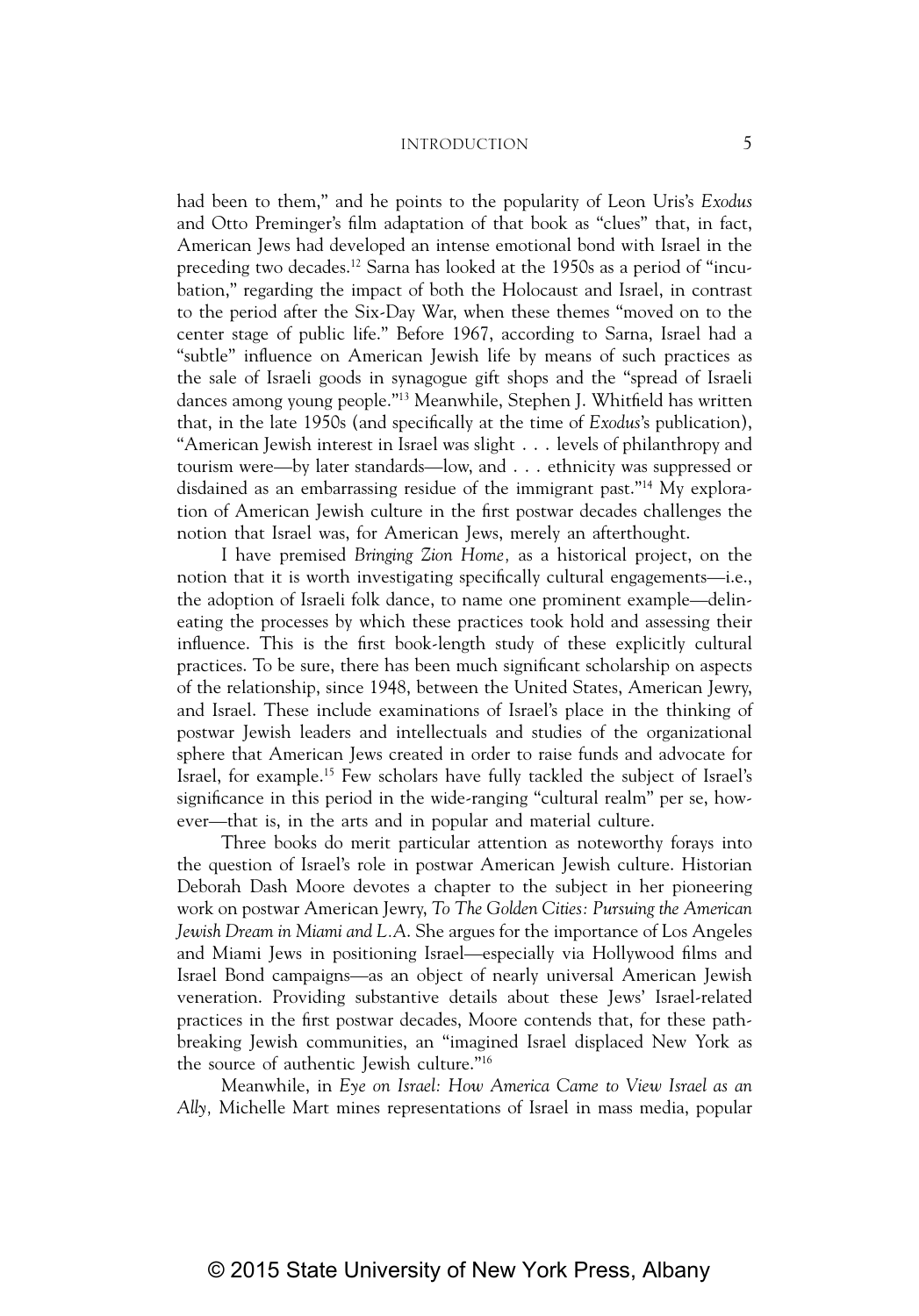fiction, and film, arguing that the unambiguously heroic depictions of the Jewish state found within them satisfied the muscular political and cultural agenda of Cold War America.<sup>17</sup> Though Mart pays close attention to how American Jews and Israelis were represented in popular media in this period, she is largely uninterested in developments within the American Jewish community, leaving room for further work on this subject. Most recently, in his book *Our Exodus: Leon Uris and the Americanization of Israel's Founding Story,* M. M. Silver has focused upon Uris's bestseller as a masterly public relations coup for post-1948 Zionism, the first truly compelling Zionist narrative of Jewish history for a mass audience. Silver argues that by "projecting his own personal problems and existential dilemmas" onto the story of Israel's founding, Uris transformed recent history into an Americanized fable of "Judeo-Christian union in a post-Holocaust melting pot."<sup>18</sup> However, although Silver concedes that *Exodus* "did not emerge ex nihilo," he presents few examples of American Jews' engagements with Israel in the cultural realm.19 Even with these important contributions to the historical record, then, there is still much to learn about Israel's place in American Jewish culture.

#### AMERICAN JEWRY AND ISRAEL AFTER 1948

By the close of the 1940s, the internecine battles over Zionism that had plagued and stymied the organized American Jewish community in the interwar period and the World War II years seemed, for most, a distant memory. In response to the acute crisis of Israel's War of Independence, American Jews forged, in the words of one historian, "a unity of purpose on a scale unprecedented in the modern history of the Jews."20 American Jewry proved instrumental—in terms of both money and influence—to Israel's emergence on the world stage as a full‑fledged nation. Indeed, Israel quickly became a philanthropic common cause among American Jews, to the extent that Israel's leaders now bypassed American Zionist organizations altogether, focusing fundraising appeals on the vast population of supporters in the American Jewish community not formally affiliated with Zionist groups.

Israel appeared to have many sympathizers in the American public sphere. Pro‑Israel sentiment was expressed in "resolutions passed by state governments, rhetoric of members of Congress, political platforms, and speeches of leading politicians from both major parties," even before Israel's independence, revealing "an enormous groundswell of support" for the Jewish state, as Peter L. Hahn has shown.<sup>21</sup> President Harry Truman, whose foreign policy approach to Israel was somewhat inconsistent, was personally sympathetic to Israel's needs, a position rooted in his Protestant Christian religious convictions and sense of moral responsibility toward the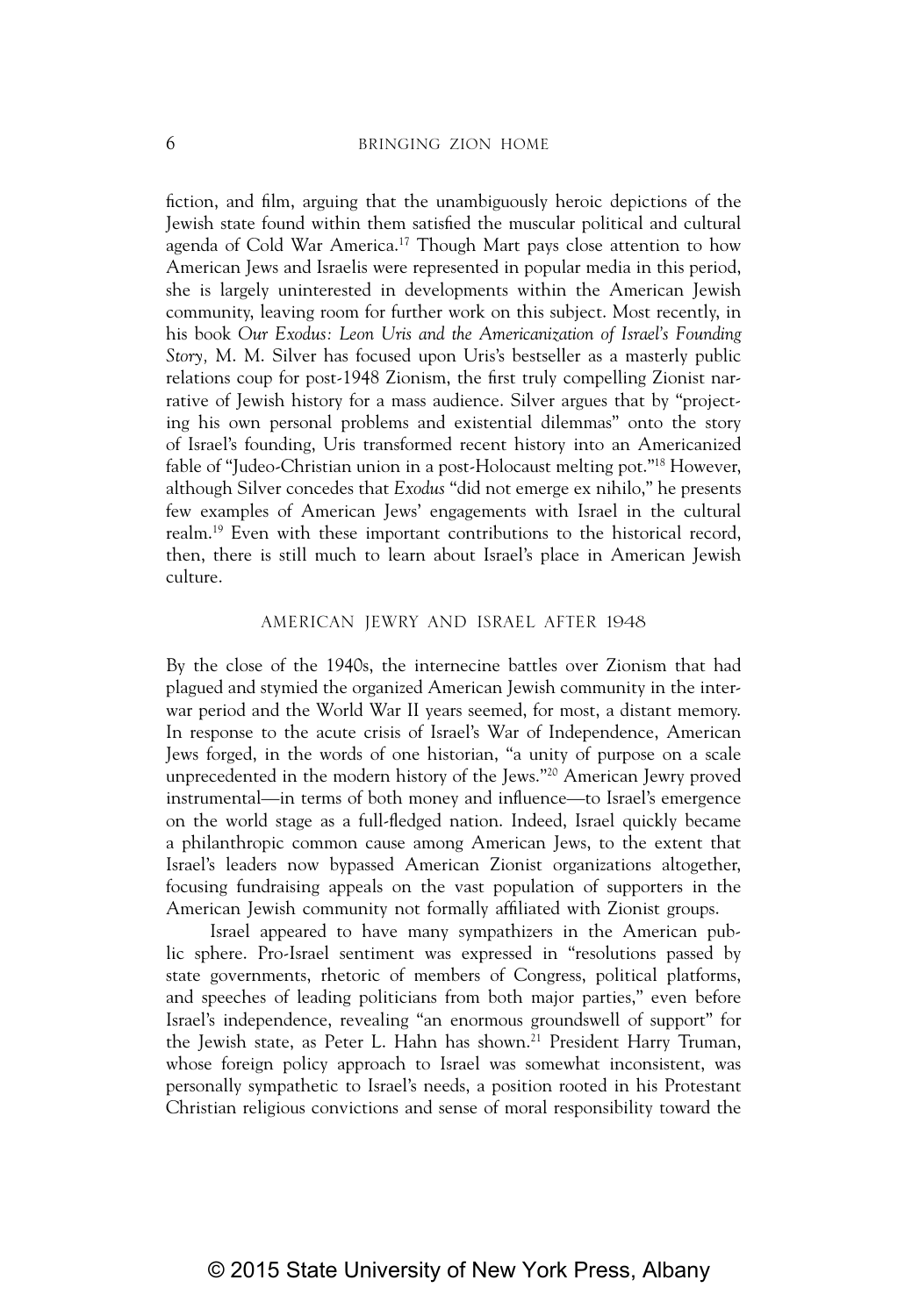Jewish state in the wake of the Holocaust.<sup>22</sup> In Congress, the granting of a \$221.5 million loan package between 1949 and 1952 constituted a significant gesture of goodwill in the first years of Israel's existence, a practice that continued well after the first postwar decades. The American press was filled with enthusiastic reports and positive editorials on the subject of Israel, describing the country as a land of hardy pioneers and as a place of redemption for the surviving remnant of European Jewry. Favorable attitudes toward Israel in the elite press—specifically, the *New York Times* and the *Washington Post*—even surpassed the degree of support for Israel in the American public at large.<sup>23</sup>

American supporters of Israel, Jewish and non‑Jewish, often argued that there was a natural congruence between the national characters of America and Israel, a common love of freedom and democracy and a shared generosity of spirit and resources. In this formulation, analogous myths and historical sagas pointed to a deeper harmony of interests that formed the basis of a special relationship between America and Israel. These themes, and the deeply felt faith in American pluralism that informed them, had strengthened the various strands of American Zionism before 1948, from the pragmatic Progressive‑era version endorsed by Louis Brandeis to the spiritual and cultural Zionism of rabbi‑intellectuals such as Solomon Schechter and Mordecai Kaplan as well as the small but influential moderate wing of Labor Zionism in the United States.<sup>24</sup>

In the context of a postwar America facing new geopolitical challenges, the likeness took on new nuances. Many explicitly or tacitly agreed with Jacob Blaustein, president of the historically non-Zionist American Jewish Committee, who intoned that "with our aid, Israel, like our own United States, can become a positive force for democracy and for international peace and order."<sup>25</sup> No mere rhetorical flourish, this statement encapsulated exactly how many of Israel's American supporters (including Herbert Lehman of the American Committee for Israel's Tenth Anniversary Celebration) understood that nation's strategic value in the Cold War era as "both a haven for the persecuted and a doughty democracy surrounded by and threatened with destruction by totalitarian Arab regimes allied . . . with an expansionist Soviet Union," in historian Arthur Goren's analysis.<sup>26</sup>

Yet it is easy to forget that, at the time, the nature of American Jewry's long‑term relationship to Israel was unclear and potentially prob‑ lematic. The emergence of Israel was a unique event, without precedent within the American Jewish experience. Aside from a small population of European émigrés and Holocaust survivors, postwar American Jews no longer constituted an immigrant community. America was home, a land freely chosen by immigrant parents and grandparents, most of whom had arrived from Central and Eastern Europe in the nineteenth and early twentieth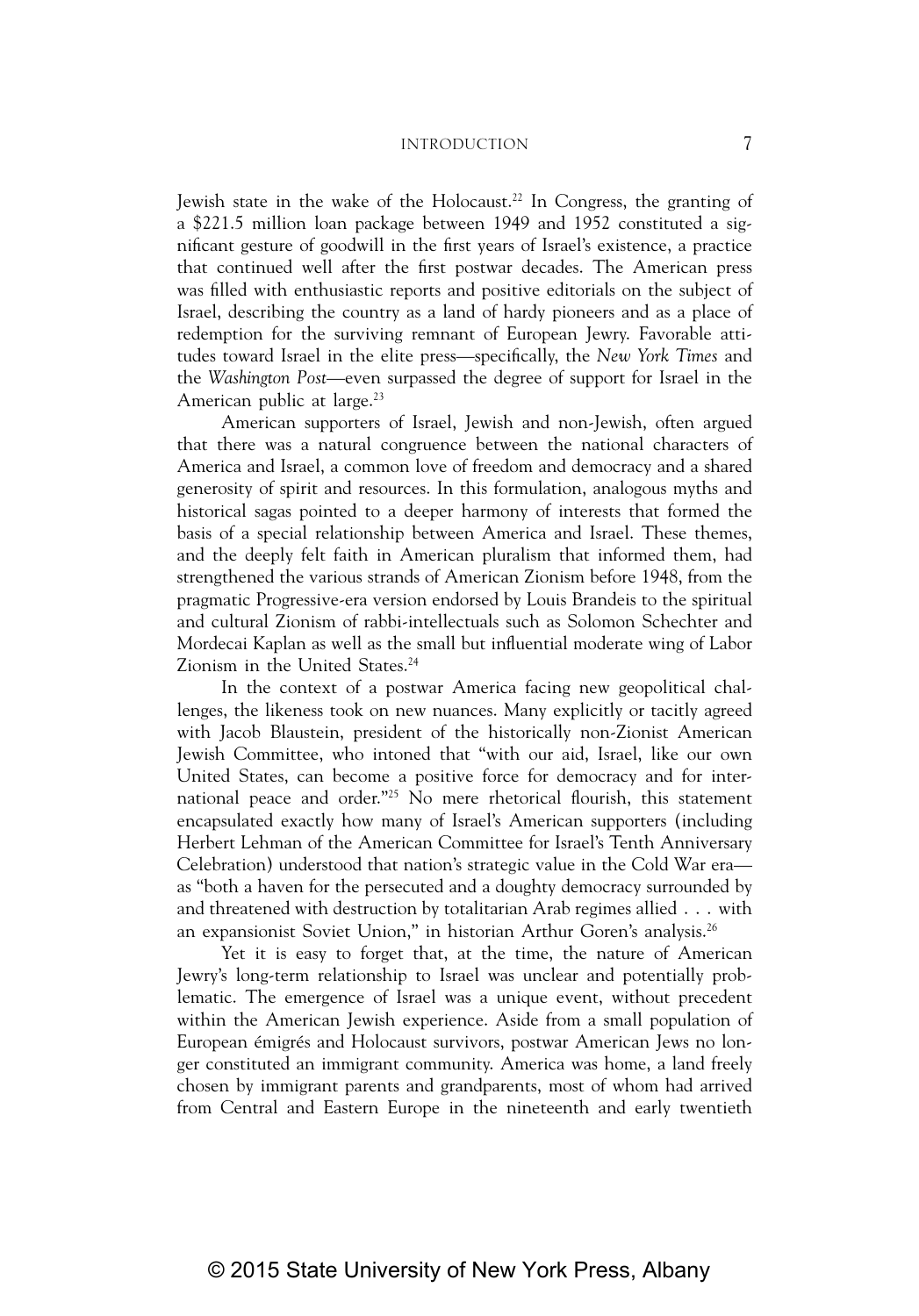centuries seeking better economic opportunities and relief from persecution. The ties, real and symbolic, that connected American Jews to the lands of their close ancestors were fast receding into communal memory. Suddenly, third‑generation American Jews were faced with the reality of a new nation‑state, one that declared itself the true homeland of world Jewry, the end to two millennia of exile.

Moreover, Israel's status among American political elites was in fact far from clear. While this is not a book of diplomatic history, it is worth bearing in mind how shifts in the political discourse and in American Jews' access or lack of access to the highest echelons of government power may have shaped their approach to, and renderings of, Israel. Though members of the U.S. Congress and the American public expressed sympathy for the Jewish state, the White House and State Department continued to debate whether Israel was a strategic asset or a liability in the Middle East. In 1956, Israel provoked the ire of the Eisenhower administration by covertly arranging and then executing an aggressive military campaign, with the help of France and Britain, to halt Egypt's nationalization of the Suez Canal. In the waning years of the 1950s, the United States' relationship with Israel was tentative at times and generally inconsistent; as the American government weighed Arab nations and Israel as potential allies against the Soviet Union, American Jewish leaders made the case for Israel's strategic value and its security needs while wielding little actual influence with the Eisenhower administration.<sup>27</sup>

This scenario changed, to some extent, with the administration of John F. Kennedy, the first American president to articulate the notion of a "special relationship" between the United States and Israel.<sup>28</sup> Kennedy and Lyndon B. Johnson, both of whom courted Jews as a prime Democratic constituency, expressed steadfast American support for Israel's continuing independence. In contrast to Kennedy, however, Johnson had positioned himself as an outspoken friend of Israel early in his career, and it was under Johnson's administration, especially after 1967, that the ties between the United States and Israel evolved into a clear patron‑client relationship. Yet in terms of foreign policy, both Kennedy and Johnson sought, above all, to guarantee America's strategic interests in the Middle East and in the Cold War generally.<sup>29</sup> In sum, for much of the period under consideration, American Jews could safely assume the good will of much of the American public toward Israel while being less sure that their vision of appropriate U.S.‑Israel relations always cohered with that of the government.

In these circumstances, Israel's true import, in terms of sustained influence on American Jewish life, was impossible to predict. While the establishment of Israel "clearly marked a turning point in Jewish history," as the *American Jewish Year Book* announced in its review of the year 1947–48, "the significance and long-range implications of this event could not  $\dots$  be fully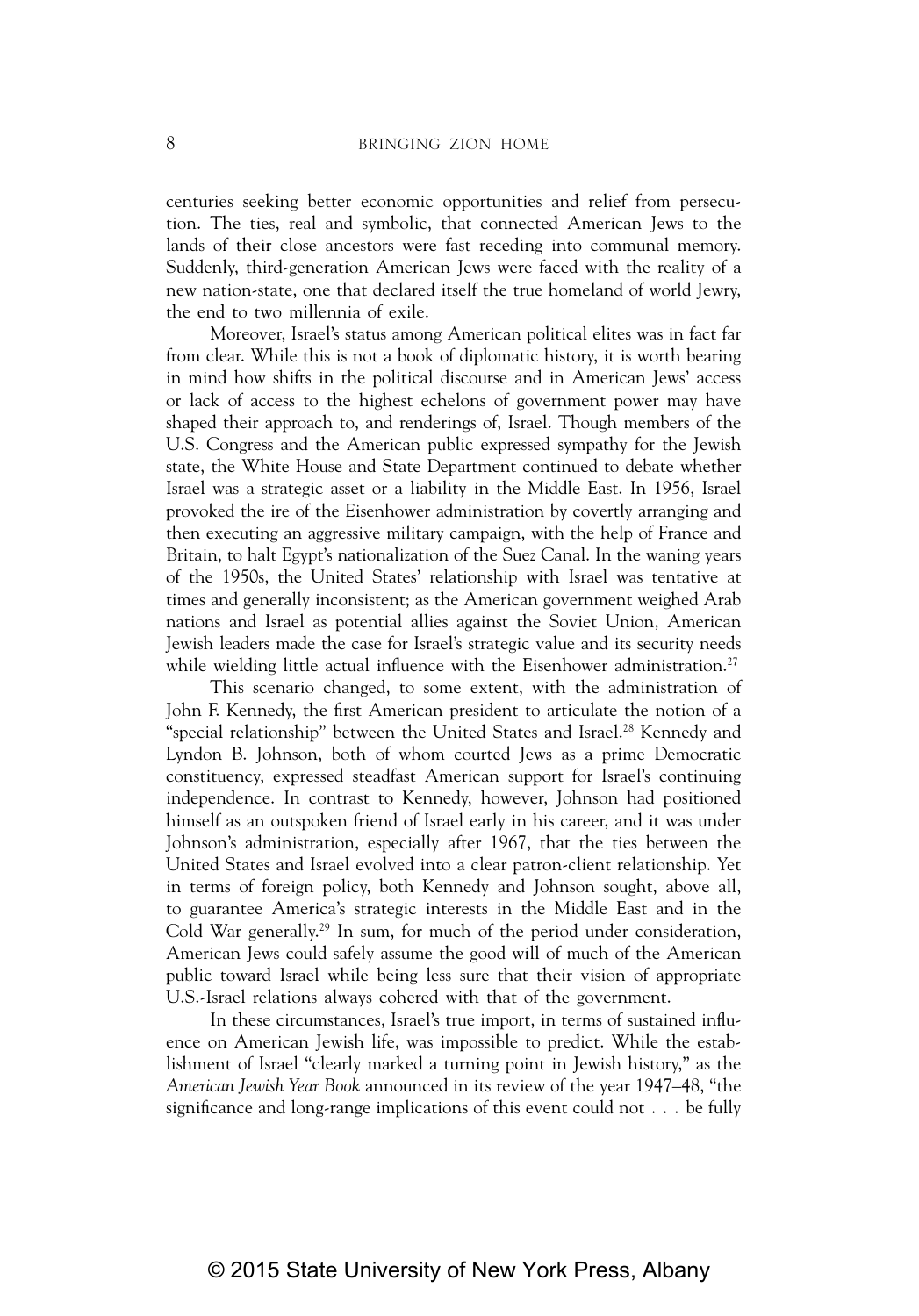appraised" while matters were still so fresh and so volatile.<sup>30</sup> Larger questions loomed about Israel's impact on American Jewish life.<sup>31</sup> On the one hand, widespread support for and sympathy with the Jewish state heralded a new, enhanced role for Israel within the American Jewish mainstream. In the Jewish organizational sphere, this trend was exemplified by Hadassah, the Women's Zionist Organization of America, whose pragmatic and popular brand of Zionism helped transform Israel into a fixture of suburban Jewish life in the 1950s. Other sectors of organized American Zionism fared less well, however, experiencing a steep decline not only in membership but also, more critically, in influence.<sup>32</sup> Put simply, political Zionism faced an unprecedented crisis of purpose in the United States after 1948. The paradox was immediately apparent: as the American Jewish masses embraced Israel as a nearly universal communal cause and as the Israeli government assumed sovereignty in its political affairs, the leaders of American Zionism found themselves sidelined as activists and intermediaries.<sup>33</sup>

It is difficult to say with precision what "counts" as Zionism in this context. For hardline Israeli Zionists such as Israel's first prime minister, David Ben‑Gurion, and some American Zionist intellectuals, to be a Zionist meant putting the state of Israel at the very center of Jewish political, economic, and organizational life.<sup>34</sup> Certainly, relatively few American Jews or Jewish organizations fit that description in this period. In the words of one historian, "The conversion of American Jews to full-fledged Jewish nationalism . . . never really materialized."35 Yet historians sometimes use the term *American Zionism* more broadly, as shorthand for pro‑Israel sentiment and behavior among a wider segment of the American Jewish population. In this book, I try to be as specific as possible in designating "card‑carrying" Zionists as such and distinguishing hardline Zionists from those whose "love of Israel" was less ideologically precise—a description that fits the great bulk of the American Jewish population in the postwar period, even among those who actively promoted Israel's interests in the American sphere.

Mainstream American Zionism had, from the beginning, been premised on the notion of the American exception, the idea that the long-term insecurity and periodic persecutions that had characterized Jewish life elsewhere in the Diaspora had dissolved in the light of American freedom and democracy. According to this conception, Israel, like Jewish Palestine before it, was first and foremost a place of refuge and rehabilitation for Jews of other nations, not of America. At the same time, however, American Jews shared a religious, cultural, and political heritage with the people of Israel; the new state of Israel clearly meant something more to American Jews than did any other foreign nation.

Israel *seemed* to be an acceptable object of pride and interest within the context of American culture, but might support for Israel, misconstrued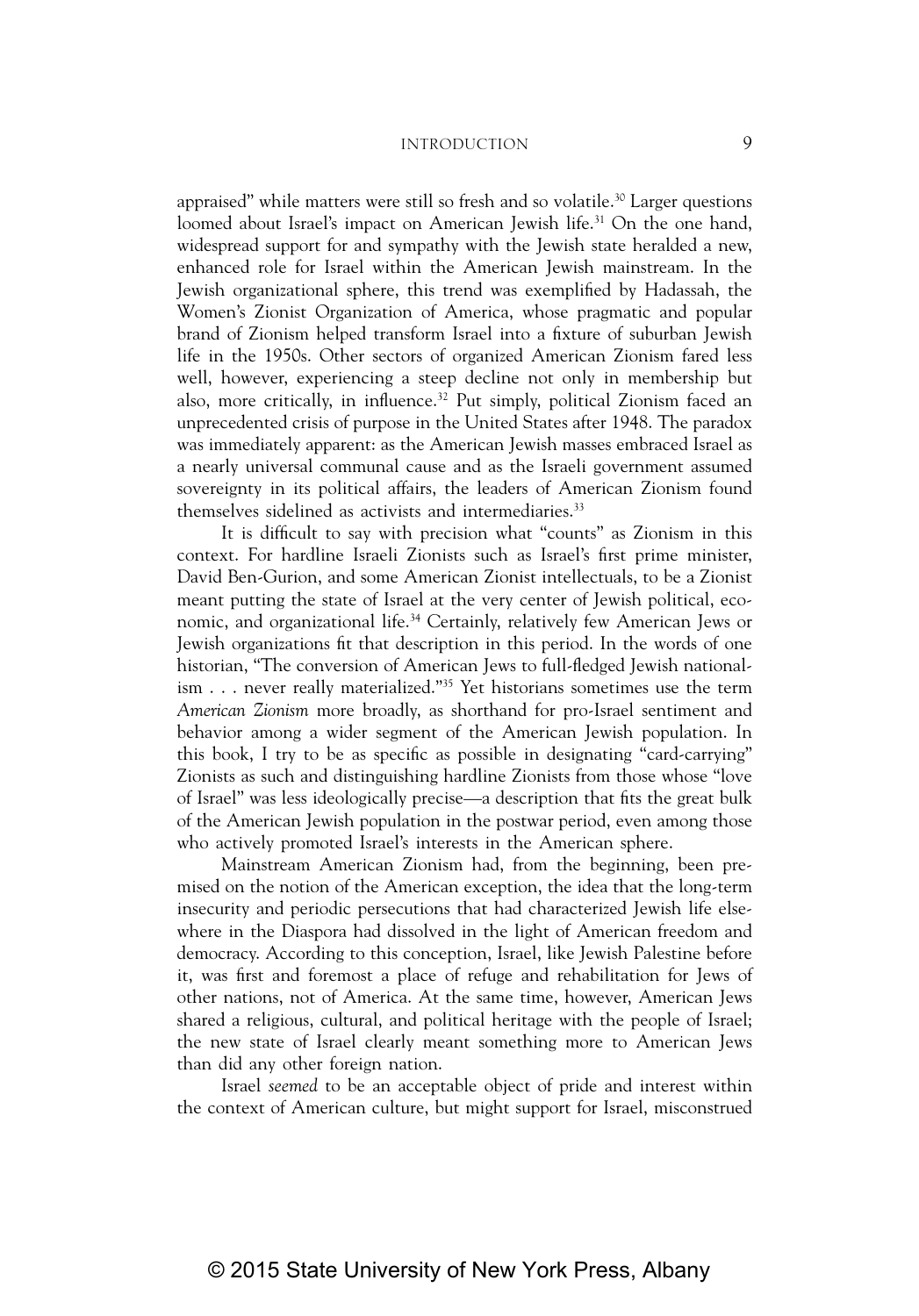as political fealty to another nation, ultimately be a liability? The notion of a "dual loyalty" divided between America and Israel continued to hover at the periphery of the national discourse after 1948, occasionally emerging into the light, as in the pages of *Reader's Digest* in 1949 and *Commentary* in 1950.36 Those figures who publicly rejected the dual loyalty charge, such as rabbi and Zionist leader Abba Hillel Silver and Harvard historian Oscar Handlin, argued that the maintenance of bonds between hyphenate Americans and their nations of origin—or affinity—was a valid, healthy facet of American life. Such assertions surely heartened American Jews, but hardly laid the matter to rest: anxiety about the dual loyalty charge fed the rancorous response to David Ben‑Gurion's repeated calls for American Jewish immigration to Israel, for example, necessitating the so-called Blaustien–Ben-Gurion Understanding of 1950. (In it, the Israeli prime minister affirmed, in writing, that American Jews' only political loyalty was to the United States.)37

In contrast to the community's hardline Zionists, who did not view Jewish nationalism as inherently compatible with American interests, many American Jews sought to position Israel as a "natural" fit with American interests and values. American Jews' turn to culture, and their engagement with Israel within the cultural realm, cohered well with the American discourse of consensus at mid‑century. In this period, as Wendy Wall has argued, elites in the spheres of business, politics, religion, and culture eschewed conflict in the public sphere and developed a shared public lexicon that stressed American virtues such as "freedom" and "diversity" as a source of national unity in the Cold War (even as these elites actually disagreed about what those terms meant).38

Applying Wall's insights to the cultural phenomena at hand, we can begin to trace the ways in which many of Israel's American Jewish supporters insisted that "culture" was a forum for the public good, a site of consensus rather than conflict. If "culture" was, ostensibly, a vehicle for furthering human aspirations, safeguarding individual freedom, and encouraging mutual education, who could argue with that? Certainly, by the late 1960s one could no longer pretend that American culture was a placid, harmonious meeting ground for diverse social and economic groups with sometimes conflicting agendas. By that time, too, American Jews had begun vociferously contesting Jewish communal ideals, goals, and methods, as historian Michael Staub has illustrated.<sup>39</sup> Even in the face of increasingly fractious debates about the values and aims of the postwar Jewish community in the course of the 1960s, American Jews did seem, for a time, to shape "culture" into a safe haven from which they could map their relationship with Israel, on the one hand, and with America, on the other.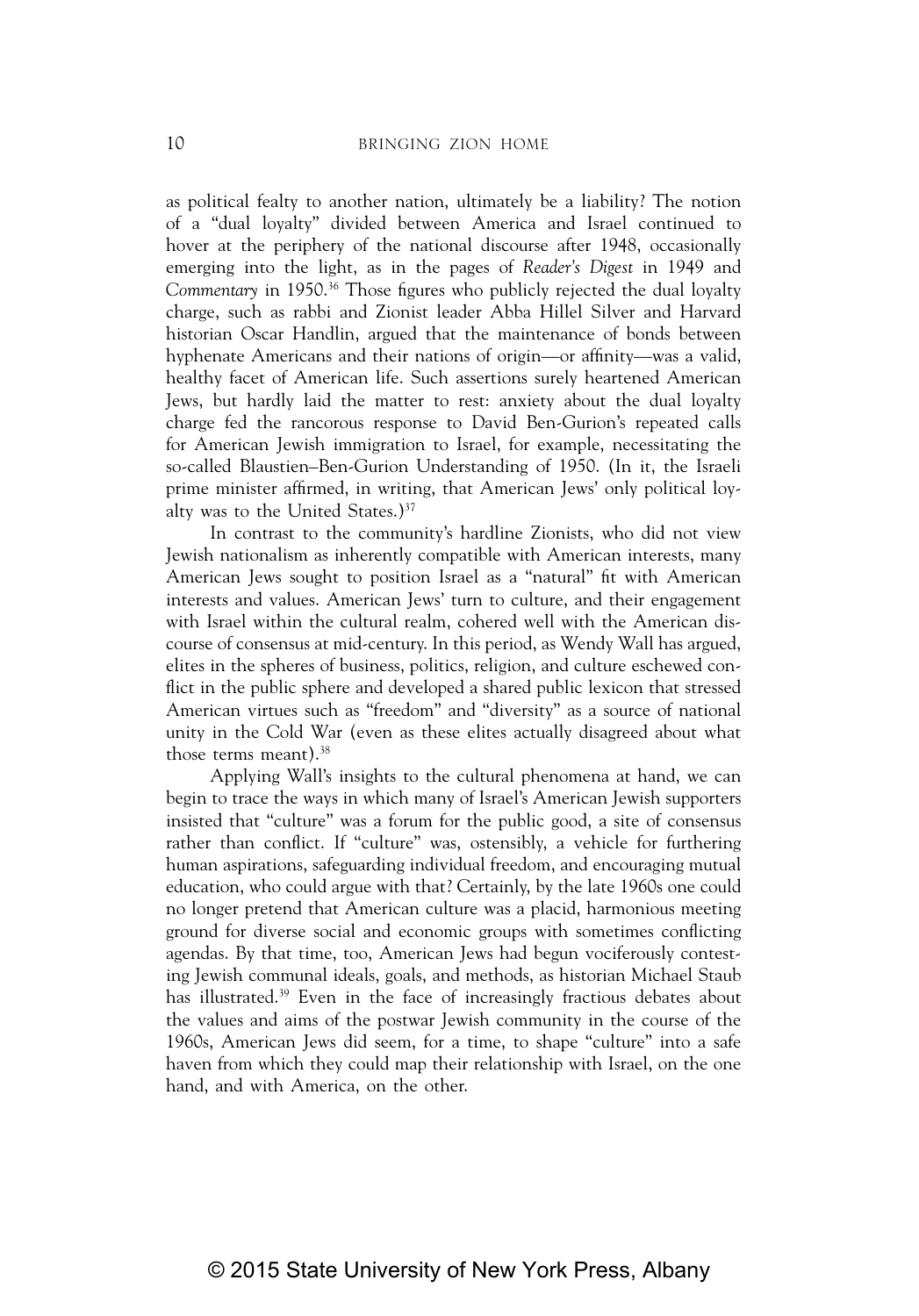Whether reading "Israel books," dancing Israeli folk dances, promoting Israeli goods, or sponsoring presentations of Israeli art and music, American Jews were careful to articulate that their behavior fully aligned with American mores and goals. As true believers in "diversity" as a chief American value—an idea that loomed large in the mid‑century discourse of consensus—Israel's American Jewish impresarios viewed their cultural engagements with Israel as legitimate expressions of American identity. They premised their behavior on the idea that a reasonable degree of cultural difference buttressed democratic claims and maintained cultural vital‑ ity, enriching American life even as it aided America's cause in the larger postwar world.40

## REASSESSING POSTWAR AMERICAN JEWS AND THEIR CULTURE

The basic social and economic patterns of American Jewry in the first postwar decades are beyond debate: namely, increasing professionalization, affluence, and large-scale suburbanization.<sup>41</sup> In electing to buy houses in the burgeoning suburbs, as a vast and increasing majority of American Jews did in this period, young families left behind the cramped ethnic neighborhoods of their youth and "created a lifestyle and a cultural milieu built around family life, recreation for couples, and the educational and social needs of their children."<sup>42</sup> Formal Jewish institutions—especially suburban synagogues, founded by migrating Jews as one‑stop social, ethnic, educational, and religious venues—and local Jewish social networks made up of other young families fulfilled these needs for many. Faced with unprecedented opportunities for individual advancement and a new landscape in which to chart their lives, American Jews stood at the threshold of a new era, one that "as a whole was defined by choice," as historian Hasia Diner has argued.<sup>43</sup>

Interpreting the ensuing cultural gestalt is a more contentious undertaking. Indeed, the development at the heart of this book—that is, Israel's emergence as a substantial and nuanced influence on American Jewish culture—has been obscured, in part, by a foggy critical discourse about American Jewish culture in the first postwar decades, a combination of contemporaneous pessimism, popular memory, and later scholarship. American Jews of the postwar period have often been taken to task for their political and social conformity, intellectual and spiritual vacuity, and rank materialism; similar indictments extend to their engagements with Israel in these years, which have commonly been characterized as trivial, trite, and vulgar. As American studies scholar Riv‑Ellen Prell has shown, Jewish intellectuals and social scientists writing at the time bemoaned the new suburban milieu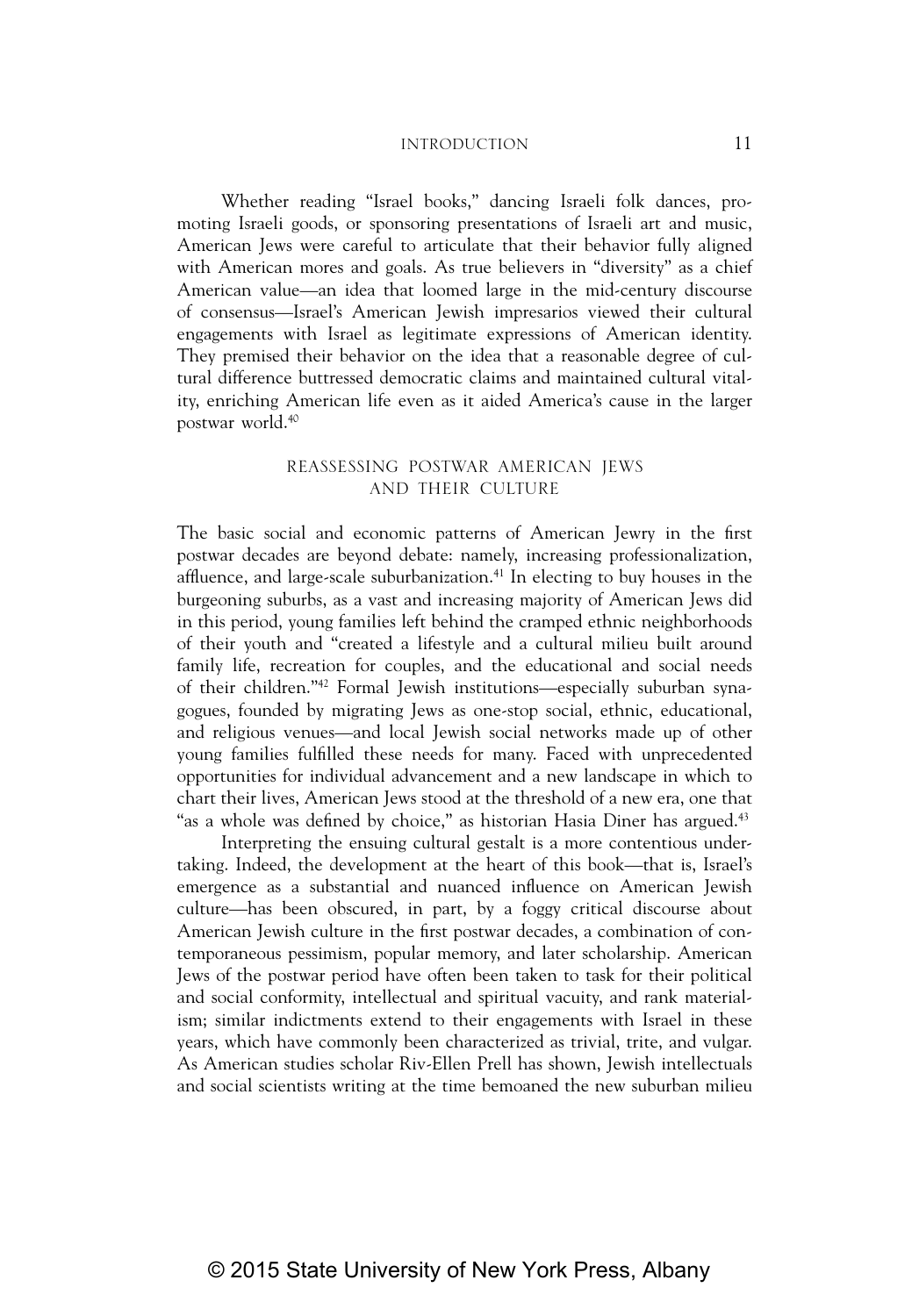as "a community without a culture," in contrast to the seemingly organic, unself-consciously Jewish environment of the (now moribund) ethnic urban neighborhood.44 Condemnations of Jewish suburbanites and their practices bore the influence of postwar intellectual preoccupations with conformism and mass culture as dangerous societal forces while also revealing specifically American Jewish concerns about authenticity and the viability of Jewish life in a posturban, postimmigrant setting.45

Products of suburban Judaism—that is, American Jewish baby boomers—coming of age in (and helping to shape) the political, social, and cultural ferment of the 1960s voiced this critique most forcefully, both at the time and afterward. Indeed, the generational identity of many American Jewish baby boomers has hinged upon the notion of resolute rejection of the allegedly shallow, stultifying Jewish culture of the 1950s. This narrative gained increasing authority as Jewish baby boomers moved into positions of power and became the gatekeepers of communal memory.<sup>46</sup> Hasia Diner has written compellingly about this phenomenon, making the case that the Jewish activists of the boomer generation, who saw in "their parents' institutions, practices, and ways of thinking . . . all that was shallow, compromising, and wrong with America and its Jews," helped shape the mistaken notion that pre-1967 American Jewry was silent on the subject of the Holocaust.<sup>47</sup> The boomers' condemnations of the mainstream American Zionism of their suburban childhoods—the accusation that Israel did not enter into postwar Jewish life in meaningful ways—appear to follow a similar logic.

Such voices within the academy, too, have cast the feasibility of postwar American Jewish culture into doubt. In recent years, for example, some scholars have accused postwar American Jewry of cultivating a "culture of retrieval" based on nostalgia for the immigrant milieu and have indicted this cohort for prizing individual achievement and societal integration over Jewish commitments.<sup>48</sup> Postwar American Jewish culture continues to provoke anxious misgivings among some of the most astute observers of the American Jewish experience.

Rather than engaging in a "discourse of elegy,"<sup>49</sup> that traces the dissolution of American Jewish life and culture, some scholars have instead analyzed the altered landscape of postwar American Jewish culture in light of its innovative adaptation to new realities. Cultural historian Jeffrey Shandler has written persuasively, for example, of the postwar period as one of "new opportunities" (i.e., an expanded array of public cultural venues) and "new paradigms" for American Jewish culture. On the latter subject, he has described the increasing importance of "culture" in the postwar period as a category for defining and constructing Jewishness, akin to the highly elective nature of religious self-definition rather than to the "ethnic, national, politi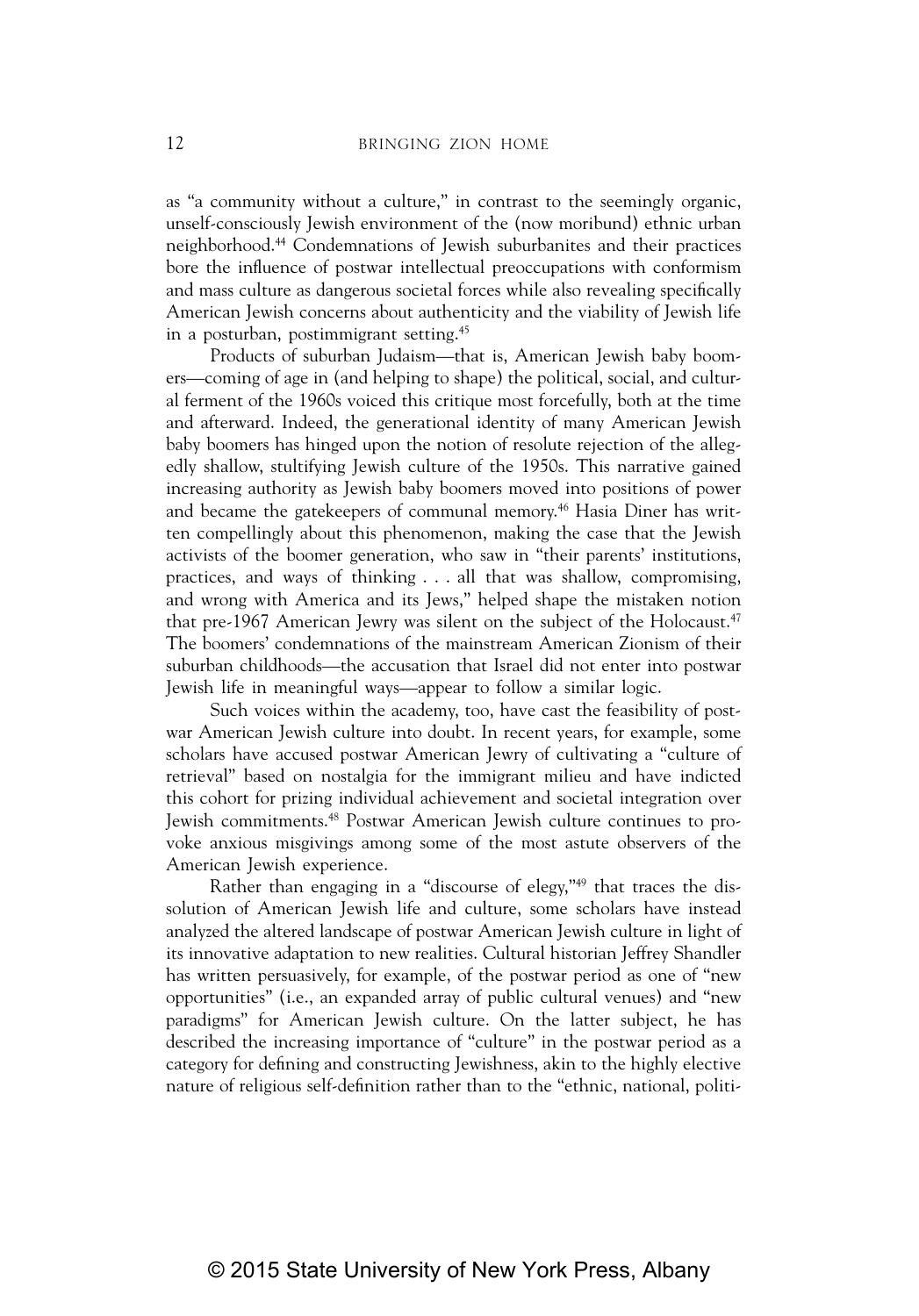cal and especially racial identities," that constituted Jewishness in America before World War II.50

In reassessing American Jews' early encounters with Israel, this study adopts Shandler's perspective. It argues *against* the idea that culture is, by implicit or explicit definition, "natural" and not constructed. In contrast, I view culture as a sphere of activity that, like politics or philanthropy, may be deliberately created, organizational in nature, and chiefly public in expression. It is perhaps fair to say that, for most American Jews of the postwar era, Jewishness was not "almost as natural as breathing,"51 as one historian has characterized Jewish identity in the pre–World War II period. This does not mean, however, that Jewish culture ceased to evolve or to matter within the postimmigrant milieu. In analyzing the cultural channels through which Israel entered the lives of many American Jews, this book illustrates, to the contrary, that postwar Jewish culture—selected and selective—became a purposeful group project of increasing import.

## THE TURN TOWARD CULTURE

Historical evidence suggests that postwar American Jewish culture was a fertile and growing field as well as an increasingly public endeavor. Just as suburban pioneers deliberately reconceived the synagogue and posed formal affiliation as an answer to the erstwhile, informal "Jewish street," so too did American Jews construct new and expanded formal cultural arenas in response to the challenges of postwar Jewish life.

The publishing world, for example, was one such site of invention and growth. In the same years that the American Yiddish newspapers, once influential and ubiquitous, faded from prominence, Jewish organizations and intellectuals established major journals of opinion such as *Commentary, Midstream,* and *Congress Weekly* as public platforms for assessing and debat‑ ing American Jewish culture and politics (including American Zionism and relations with Israel).<sup>52</sup> In the postwar period the Jewish Book Council, founded in 1943, reached growing audiences with its Jewish Book Month programs, while major American libraries set about augmenting and improving their Judaica collections.53 At the same time, Jewish subject matter was becoming increasingly visible in the realm of popular fiction: in 1955, Herman Wouk's *Marjorie Morningstar,* the story of a young Jewish woman's coming‑of‑age in 1930s New York, became a national best‑seller. Three years later, Leon Uris's *Exodus*—which presented the saga of Israel's birth from the ashes of the Holocaust—achieved even greater popularity.<sup>54</sup>

In this period, too, preeminent Jewish institutions and organizations created new programs and venues as part of their mission to enrich American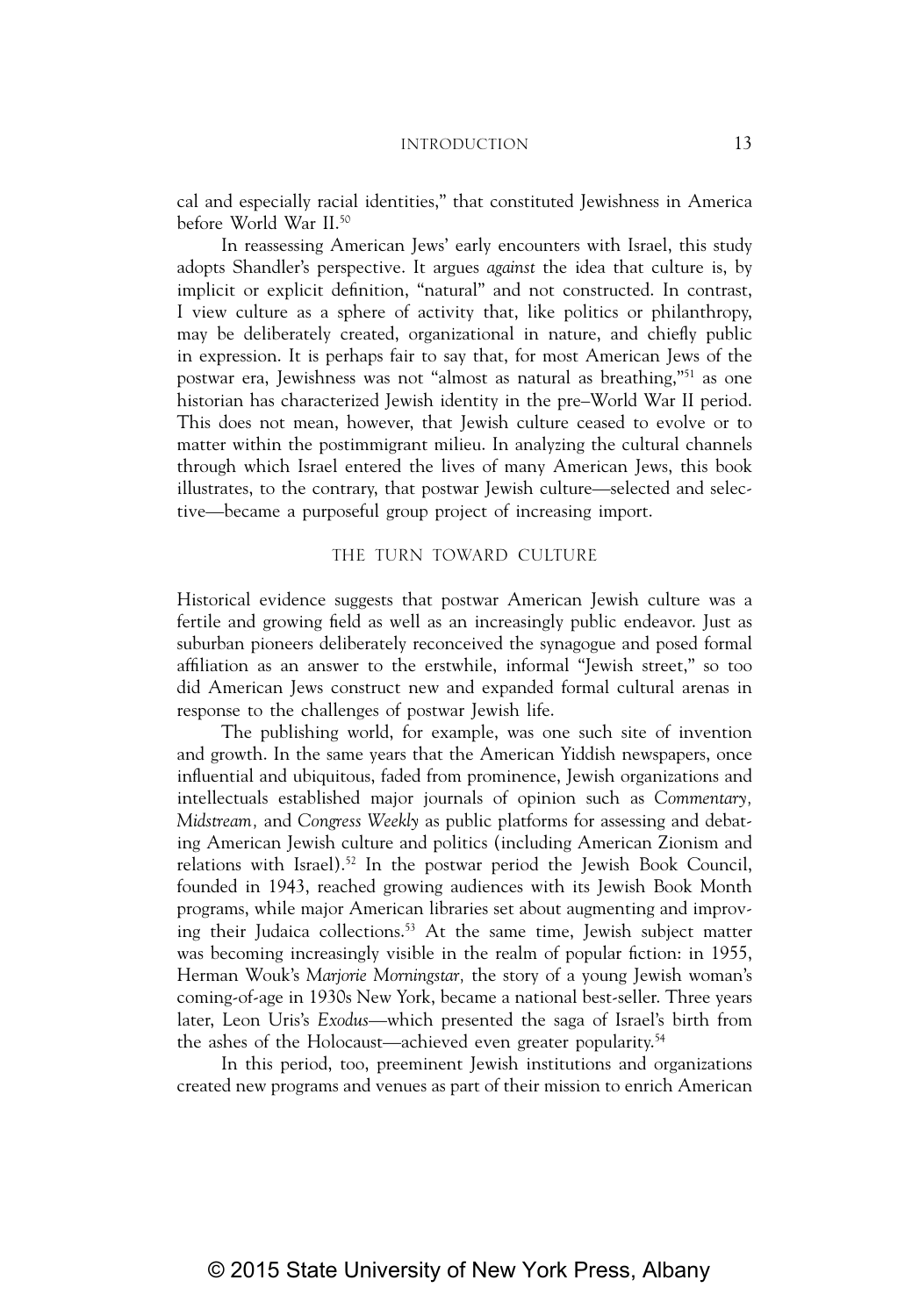Jewish life, secure its longevity, and educate the wider public about Judaism and Jewish culture. The Jewish Theological Seminary beamed programs on Jewish themes over the radio and airwaves during its broadcasts of *The Eternal Light* and oversaw the opening of a refurbished Jewish Museum on Fifth Avenue, New York's museum mile, in 1947.<sup>55</sup> In 1945, the Jewish Music Council, a new subsidiary of the National Jewish Welfare Board, instituted its Jewish Music Festival as an annual, nationwide event. Fifteen years later, in 1960, the Council of Jewish Federations and Welfare Funds established the National Foundation for Jewish Culture as "the central address for the total Jewish cultural enterprise in America."56 As historian Stuart Svonkin has noted, even the American Jewish Congress, an organization that then applied itself primarily to protection of civil liberties, began sponsoring cultural events such as book fairs and music festivals as part of an expanded program to "promote a healthy self‑knowledge and positive identification of Jews with Judaism."57 The postwar period also witnessed a renaissance in synagogue architecture and in the design of Jewish ceremonial art.<sup>58</sup>

This cultural flourishing within the American Jewish community mirrored the broader American moment; by many accounts, the postwar United States was experiencing a surge in cultural life. While the consumption of mass culture—television, popular music, and so on—exploded most forcefully as a national trend, so too did interest in the arts seem to be swelling. In his contemporaneous study of postwar America "at work and play," published in 1959, business economist A. W. Zelomek found increased interest and demand among American audiences in the spheres of literature, music, dance, and art, as measured by growing figures in sales and attendance.<sup>59</sup> Examining an array of evidence, sociologist Alvin Toffler agreed that America was experiencing "a great expansion in culture consumption."<sup>60</sup> Americans were not only buying books and attending museums in unprecedented numbers, he argued, but they were also "active amateurs" who made time to paint, play music, and study dance in their everyday lives.<sup>61</sup> August Heckscher, appointed special consultant on the arts to John F. Kennedy in 1962, captured the optimistic strains of this cultural uptick when he wrote that "it is through the enjoyment of  $art \dots$  that public happiness is ultimately attained."62

A number of factors shaped this broad cultural revitalization. Rising affluence after years of fiscal sobriety meant that, finally, people were able and eager to spend money—not only on an expanding array of modern, mass‑produced goods, but also on tickets to the local symphony and art museum (as well as the sports arena).<sup>63</sup> The slightly decreased workweek of the first postwar decades and the widespread adoption of annual paid vacations were crucial, too, in this regard, granting middle‑class Americans leisure time heretofore reserved for the moneyed elite.64 The culture boom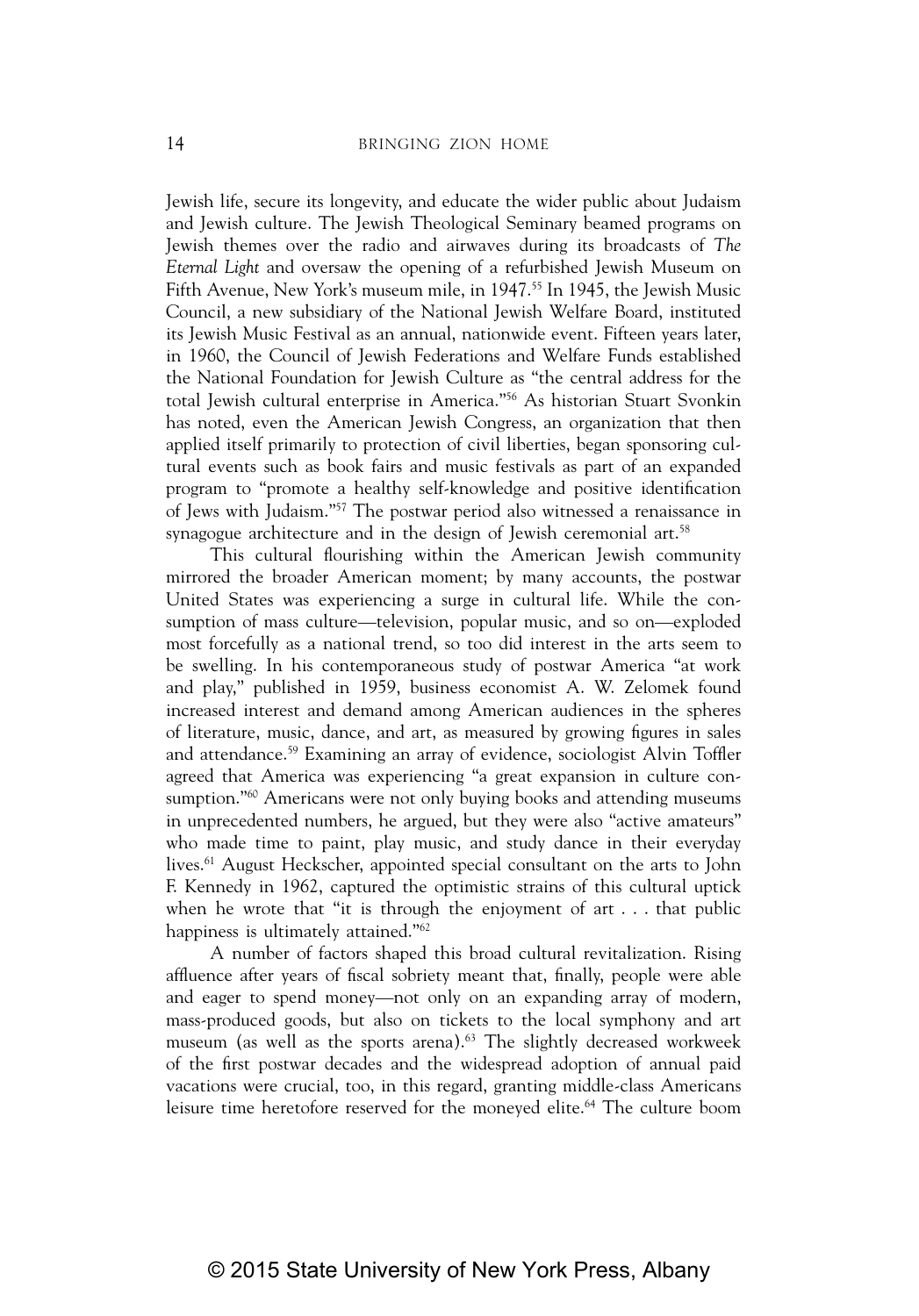was also indebted to the surge in education, characterized by exploding matriculation numbers in colleges and universities following the passage of the GI Bill in 1944.65

American Jews exhibited these patterns to an even greater extent than their non‑Jewish compatriots, positioning this minority population as key cultural producers and consumers.<sup>66</sup> While the New York intellectuals associated with *The Partisan Review* and *Commentary* were among the most celebrated and influential American Jewish cultural arbiters of the postwar era, growing numbers of rank‑and‑file American Jews, too, partook of the cultural opportunities at hand. "The burgeoning number of American Jews who attended college in the post–World War II era created a new kind of widely shared literacy, informed by the scope and sensibilities of liberal arts curricula," a phenomenon that these Jews carried into their postcollege lives as middle-class citizens.<sup>67</sup>

Beyond the magazine offices of New York and the halls of academe, the increasingly affluent and educated American Jewish masses applied themselves with vigor to the acquisition of culture. Alvin Toffler noted in his book *The Culture Consumers* that American Jews—young, well‑educated, and financially secure—made up a disproportionately large portion of the new "culture public."<sup>68</sup> Jewish women, it seems, were particularly avid culture consumers. Noting that, "many suburban Jews are interested in and thoroughly enjoy the theatre, ballet, the opera, museums—indeed, all forms of art," sociologist Albert Gordon cast Jewish women as the motivating factor in such behavior.<sup>69</sup> Likewise, Gordon found Jewish women to be the primary adult readers and learners, particularly in regard to Jewish subject matter, in the suburban Jewish household.<sup>70</sup> Cultural commentator David Boroff also cited the significance of Jewish women in this role (which, as a reversal of traditional male stewardship of Jewish learning, he considered "a melancholy and inescapable truth"): "They buy the books," he wrote, "they act as tastemakers, and, with missionary zeal, they get their husbands to read worthwhile books."<sup>71</sup> So, too, did Jews ensure their children's exposure to Jewish culture. In suburban Nassau County, for example, synagogue classes embarked on field trips to New York to visit Jewish exhibitions, performances, and other sites at which students could explore aspects of Jewish culture."72 As these and earlier examples suggest, American Jewish women and men—pursuing specifically Jewish and more general cultural offerings alike—deliberately shaped "culture" both as a public project and as a personal, familial, and communal preoccupation in the postwar years.

I argue in this book that this cultural impulse was bound up with multiple, interrelated agendas. On the one hand, adopting Israel as a focus for such activity allowed American Jews to create what they felt was an authentically Jewish culture in postwar America, a major desideratum of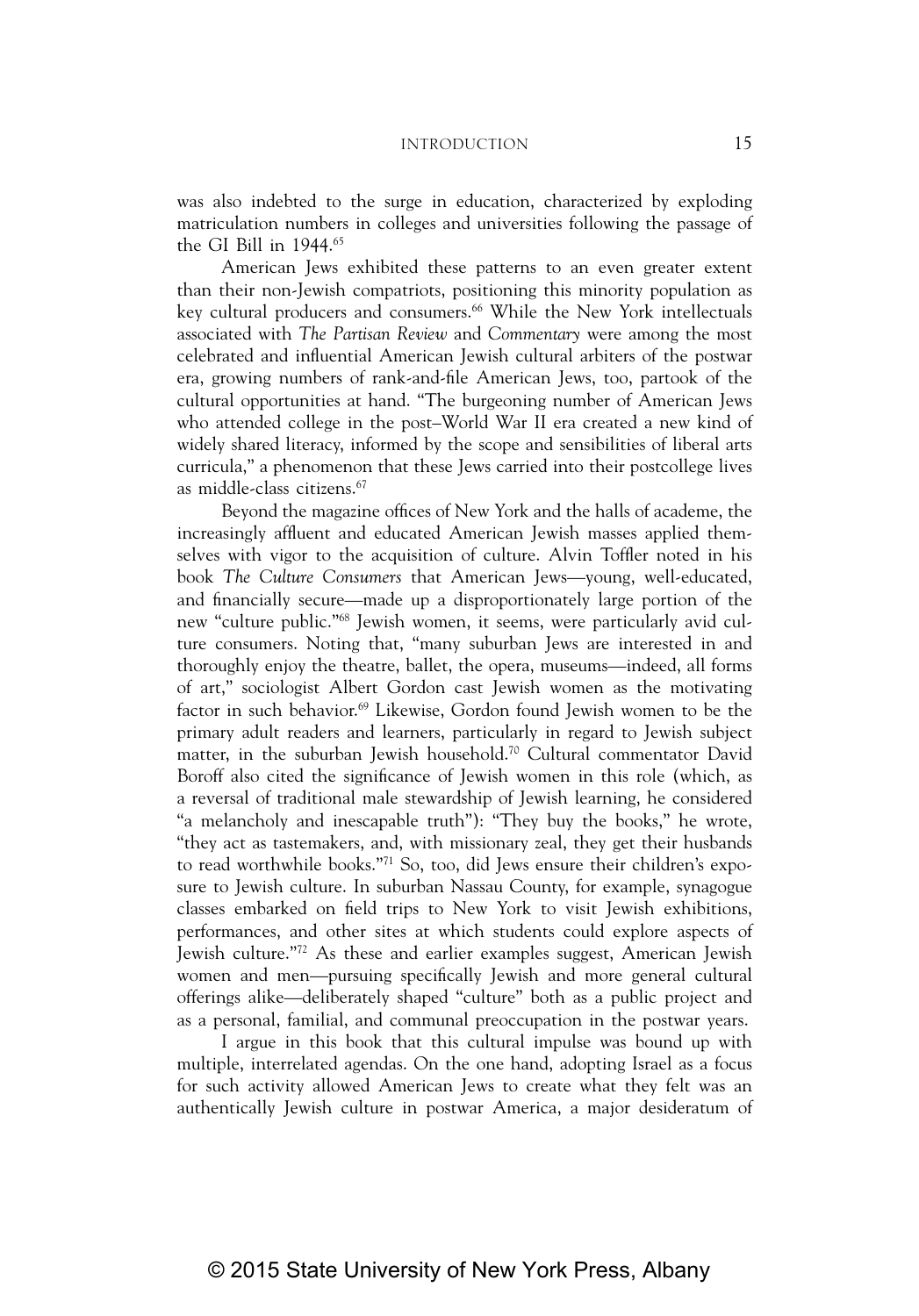the posturban, postimmigrant milieu. On the other, American Jews shaped their stewardship of Israeli culture into a means of polishing their social and cultural status outside the Jewish community and thus of hastening integration into middle-class American life. Equally significant, American Jews felt they were contributing to America's welfare: in these years, influential cultural and political elites positioned "culture" as both an engine of American dominance and as a purveyor of peace in the Cold War. These elites "represented the Cold War as an opportunity to forge intellectual and emotional bonds" with people in Europe, Asia, Africa, and Latin America; it was through the creation of such ties, as Christina Klein has argued, that the U.S. government insisted that the "economic, political, and military integration of the 'free world' [would] be achieved and sustained."73 The State Department and the United States Information Agency worked in tandem to send American art exhibitions, films, musical artists, and dance troupes all over the world; Congress's passage of the International Cultural Exchange and Trade Fair Participation Act in 1956 illustrates how central cultural diplomacy had become as a strategy for winning the Cold War.74 To many American Jews, cultural patronage of and exchange with Israel seemed to offer an opportunity for them to advance America's interests abroad, or, at the very least, to proclaim that they were trying to do so.75

In this light, it is no wonder that the cultural sphere served American Jews as an appealing locus for exploring their relationship with the new nation of Israel. The chapters that follow detail the key cultural arenas in which American Jews did this. First, I consider Israel's place in the publishing world. I trace the appearance of an ever-growing corpus of "Israel" books," particularly nonfiction, intended for popular audiences, which presented American readers with a body of seemingly authoritative (and highly partisan) accounts of Israel's birth and early years. Its authors, from journalists to self‑proclaimed housewives, introduced an Israel at once heroic and quotidian to American Jewish audiences and established Israel as a mainstay of the postwar publishing industry.

From here, I move from words to "things"—that is, from books to bodies and objects. I consider the popularization of Israeli folk dance in the postwar United States through the efforts of Jewish educators and choreographers, American Zionist youth, and non‑Jewish aficionados of international folk dance, each of which had particular (and sometimes contradictory) goals in mind. This chapter explores how Israeli folk dance provided participants a legitimate means of exploring Jewish difference, both in the American Jewish community and on the public stage, within the context of Cold War cultural politics. Turning next to material and consumer culture, I trace how two American Jewish organizations propagated support for Israeli‑made goods—from bathing suits to Hanukkah menorahs—as a means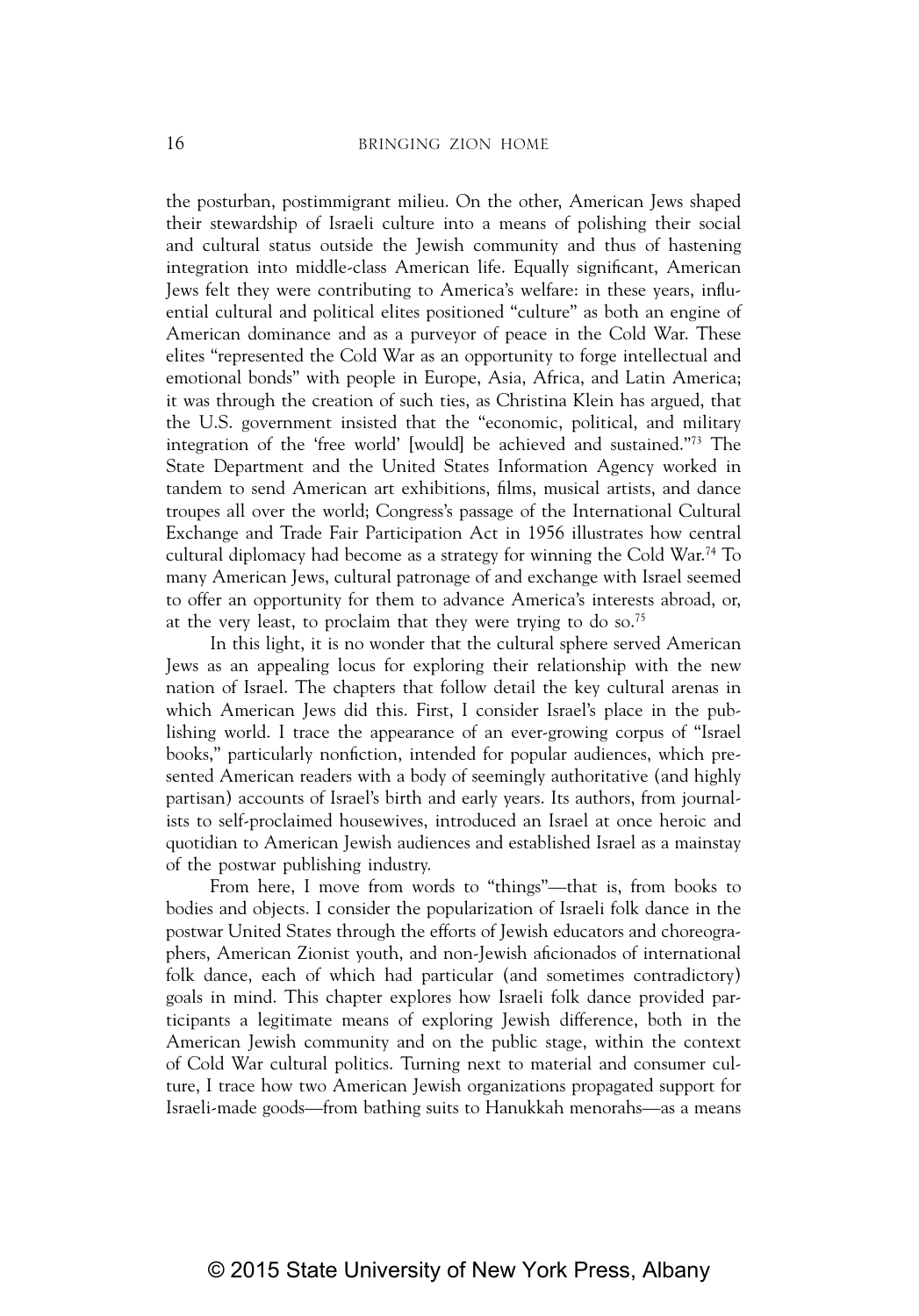of aiding Israel, acting as tasteful middle‑class consumers, and spreading American‑style capitalism and democracy. Though members of Hadassah, synagogue sisterhoods, and the America-Israel Chamber of Commerce and Industry thought of their activities as nonpolitical in nature, I find that, as promoters of Israeli goods, these influential American Jewish organizations increasingly blurred the boundaries between economic, cultural, and political advocacy on Israel's behalf.

In the last chapter, I return to the realm of "high" culture to examine the stewardship and critical reception of Israeli fine art and music. I pay particular attention to the contrasting values and expectations of American Jewish "boosters" of Israeli culture, including (prominently) the America‑Israel Cultural Foundation, and those of the critical establishment in the postwar United States, asking, How did each "community" understand the significance of Israel's cultural endeavors? This chapter illuminates how and why some American Jews, fueled by a combination of cultural aspiration, ethnic pride, entrepreneurial savvy, and political commitment, worked diligently to introduce Israeli culture to American audiences in the 1950s and 1960s.

I argue throughout the book that follows that the promotion and consumption of books, dance, fashion, household ornaments, music, and art presented sanctioned, satisfying avenues for American Jews to grapple with Israel's role in American life. So, too, did the cultural realm appear to provide a neutral, mutually beneficent arena in which American Jews might introduce Israel to their non‑Jewish neighbors. Through the channels described in this book, American Jews argued for Israel's "natural" place in American Jewish culture—and in American culture more broadly.

 $\sim$ 

It is true that Israel rose to the top of the political and philanthropic agenda of the American Jewish community only in times when Israel faced serious existential threats—chiefly in 1948 and 1967, and, to a lesser extent, during the Suez‑Sinai War of 1956. This study challenges the view, however, that Israel "by no means came to preoccupy American Jews in the 1950s," as one prominent historian has written, or that postwar American Jews "did not see Israel as a source of strength or inspiration for their own needs," in the words of another.76 It holds with those who cite *Exodus* (the 1958 book and 1960 movie) as a major touchstone in American Jewish culture and a breakthrough moment for Israel's popularity within and beyond that culture. But this book reassesses even that narrative by providing the context for the success of *Exodus*. It argues that what might be termed "the *Exodus* phenomenon"—the rapid mainstreaming of Israel in American Jewish life